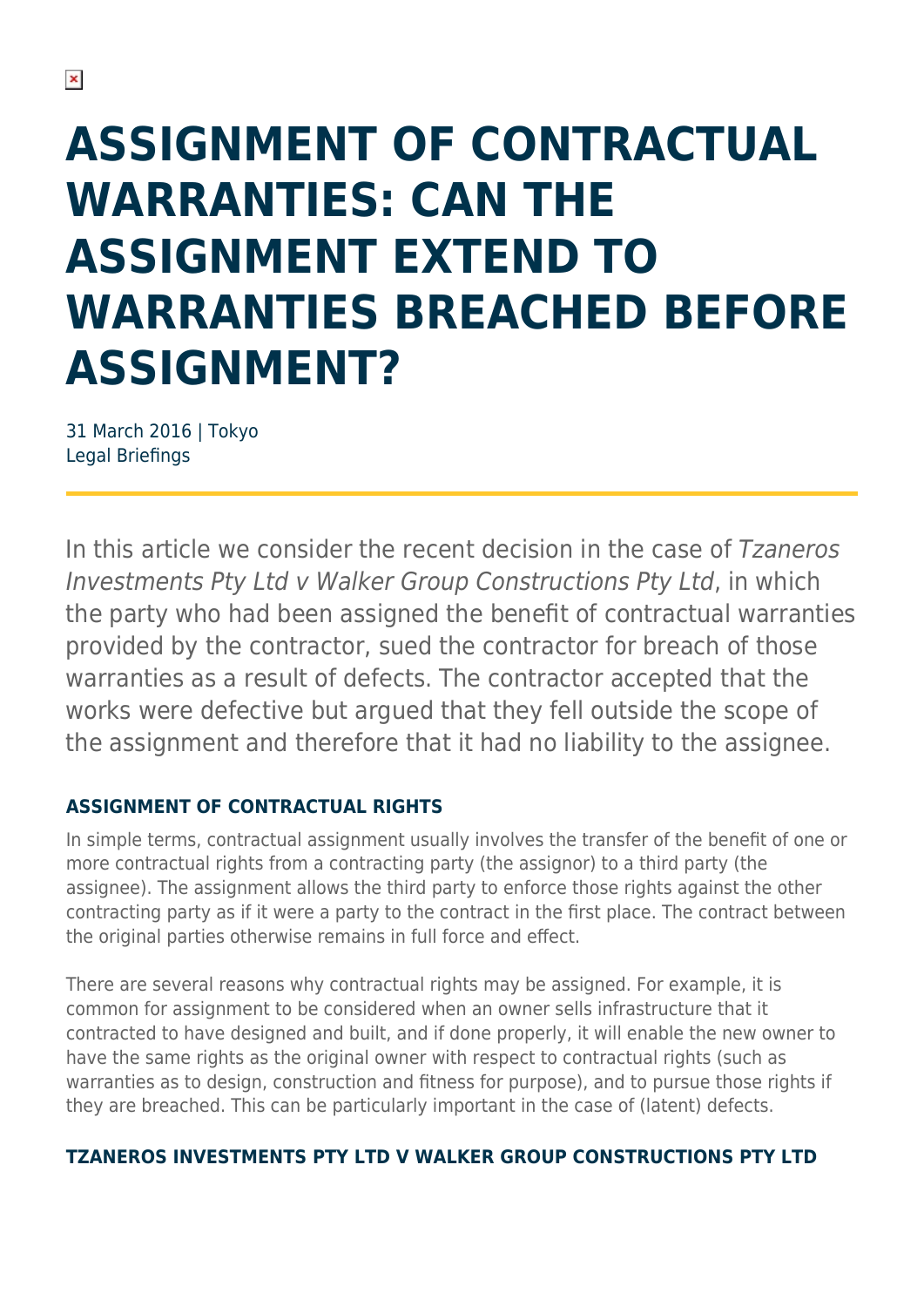This case concerned the construction of a container terminal on land owned by the Sydney Ports Corporation (the **Land**). In 2003, P&O Trans Australia Holdings Ltd (**P&O**), who was lessee of the Land, entered into a contract with Walker Group Constructions Pty Ltd (**WGC**) for the design and construction of 5 warehouses, and associated work, which included laying pavements in between and outside of the 5 warehouses (**D&C Contract**).

In the D&C Contract, WGC gave certain warranties as to standard of workmanship and fitness for purpose. The D&C Contract also provided that neither party could assign any right or benefit under the contract without the other's prior approval.

After the works were completed, P&O's leasehold interest in the land was transferred to Tzaneros and P&O entered into a Deed with Tzaneros purporting to assign WGC's warranties under the D&C Contract. WGC consented to the assignment of the warranties to Tzaneros in the following terms:

- …[WGC] hereby acknowledges that …the benefits of the building warranties contained in the Contract will pass to Tzaneros Investments Pty Ltd from the sale date…
- …In accordance with clause 9.1 of the Contract, Walker Group Constructions hereby consents to, and accepts the assignment of the building warranties to Tzaneros Investments from the sale date.

After the pavement was laid, cracks and spalling began to appear. By the time of the litigation, some pavements had been repaired (with Tzaneros contending that the repairs were inadequate), and some had been replaced.

#### **TZANEROS' CLAIM BASED ON THE ASSIGNED WARRANTIES**

Tzaneros commenced proceedings in the Supreme Court of New South Wales based on breach of the contractual warranties purportedly covered by the assignment in the Deed. Tzaneros claimed nearly AU\$15 million in damages from WGC and other parties as a result of the defects. A key issue was whether assignment of the benefit of the contractual warranties allowed Tzaneros to pursue its claim against WGC.

#### **THE PARTIES' ARGUMENTS**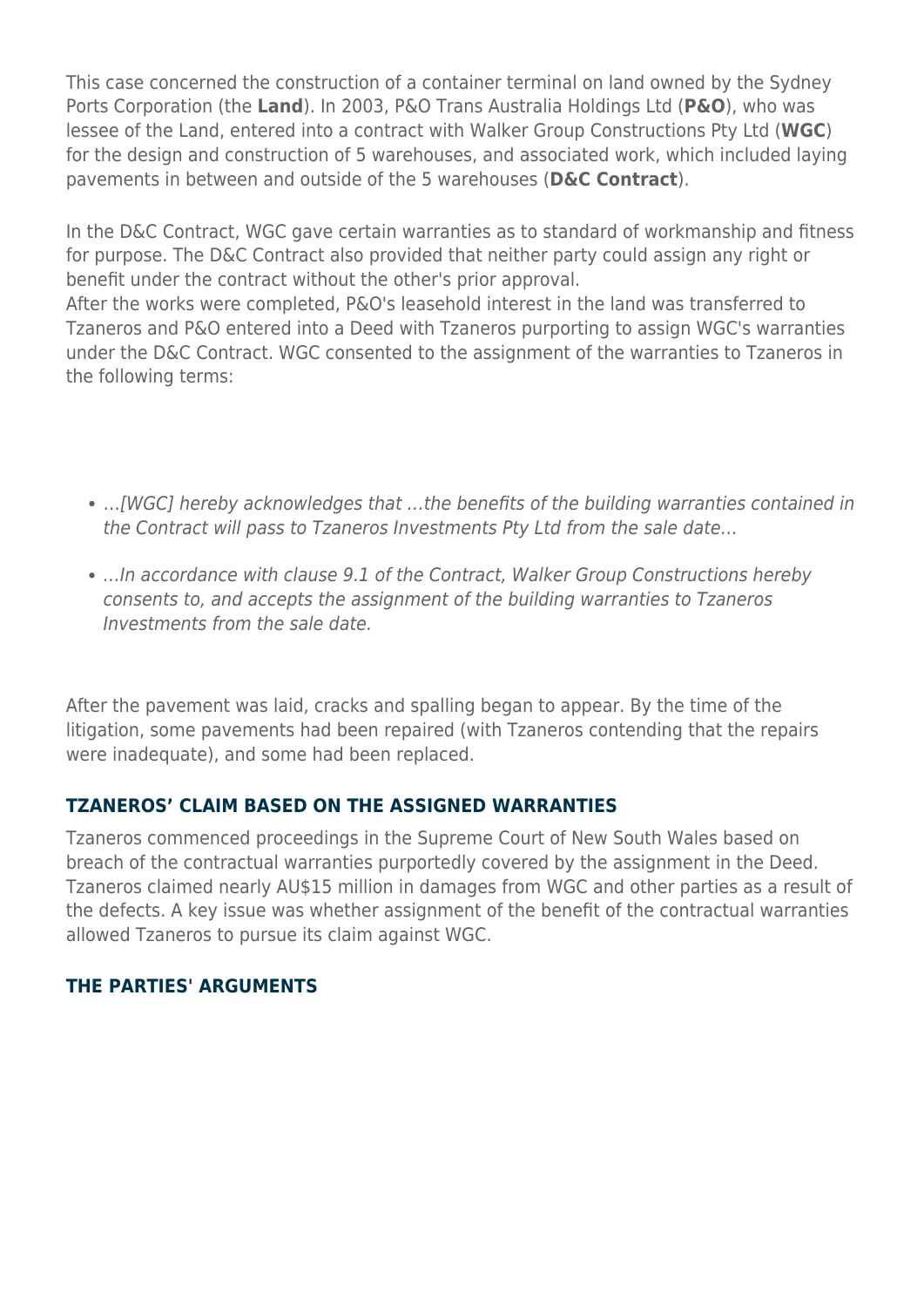WGC accepted that the concrete pavement was defective, and that the warranties provided under the D&C Contract had therefore been breached.

However, WGC argued that the cause of action (for breach of warranty) had accrued before the assignment was effected, and that the terms of assignment were not broad enough to extend to such causes of action. Put another way, WGC argued that if a warranty had been breached before the Deed was executed, the entitlement to sue on that warranty had not been assigned to Tzaneros, and remained with P&O, the principal under the D&C Contract.

Tzaneros argued that the assignment was not limited in this way, permitting it to pursue WGC for breaches of the warranties under the D&C Contract, irrespective of whether or not they accrued before the assignment was effected.

#### **DECISION**

Dealing first with the terms of the assignment, Ball J observed that the Deed provided that 'the Assignor as beneficial owner and for valuable consideration…assigns to the Assignee absolutely all of the *benefit of the Building Warranties***'** (emphasis added).

His Honour found that the provisions in the Deed dealing with assignment had to be construed in the context of P&O and Tzaneros entering into the Deed when they were aware that there had been cracking in the pavements and therefore must have contemplated a claim against WGC for breach of warranty. Further, His Honour concluded that the ordinary and natural meaning of the words 'all of the benefits of the Building Warranties' included the right to sue in respect of breaches that had occurred before the date of the assignment. His Honour opined that had the parties intended to limit the assignment to breaches arising after the assignment was effected, 'they would have said so specifically'.

WGC argued that it did not consent to the assignment in such broad terms. Specifically, WGC relied on the fact that the letter provided that consent to the assignment was granted 'from the sale date'. This argument failed for two reasons. First, His Honour opined that the consent could not impact the scope and found that 'either WGC consented to the assignment or it did not' and that the letter clearly operated as the consent required by clause 9.1 of the General Conditions of the D&C Contract. Second, his Honour held that on a proper construction of the letter, 'from the sale date' could not be 'interpreted as placing a limit on the consent insofar as the scope of the assignment is concerned'. Instead, that date was interpreted as identifying the date from which the assignment would take effect.

His Honour accordingly held that the assignment allowed Tzaneros to sue WGC for breaches of the contractual warranties that occurred before the date the assignment was effected. Tzaneros' claim against WGC for breach of warranty succeeded, resulting in damages being awarded.

#### **CONCLUDING REMARKS**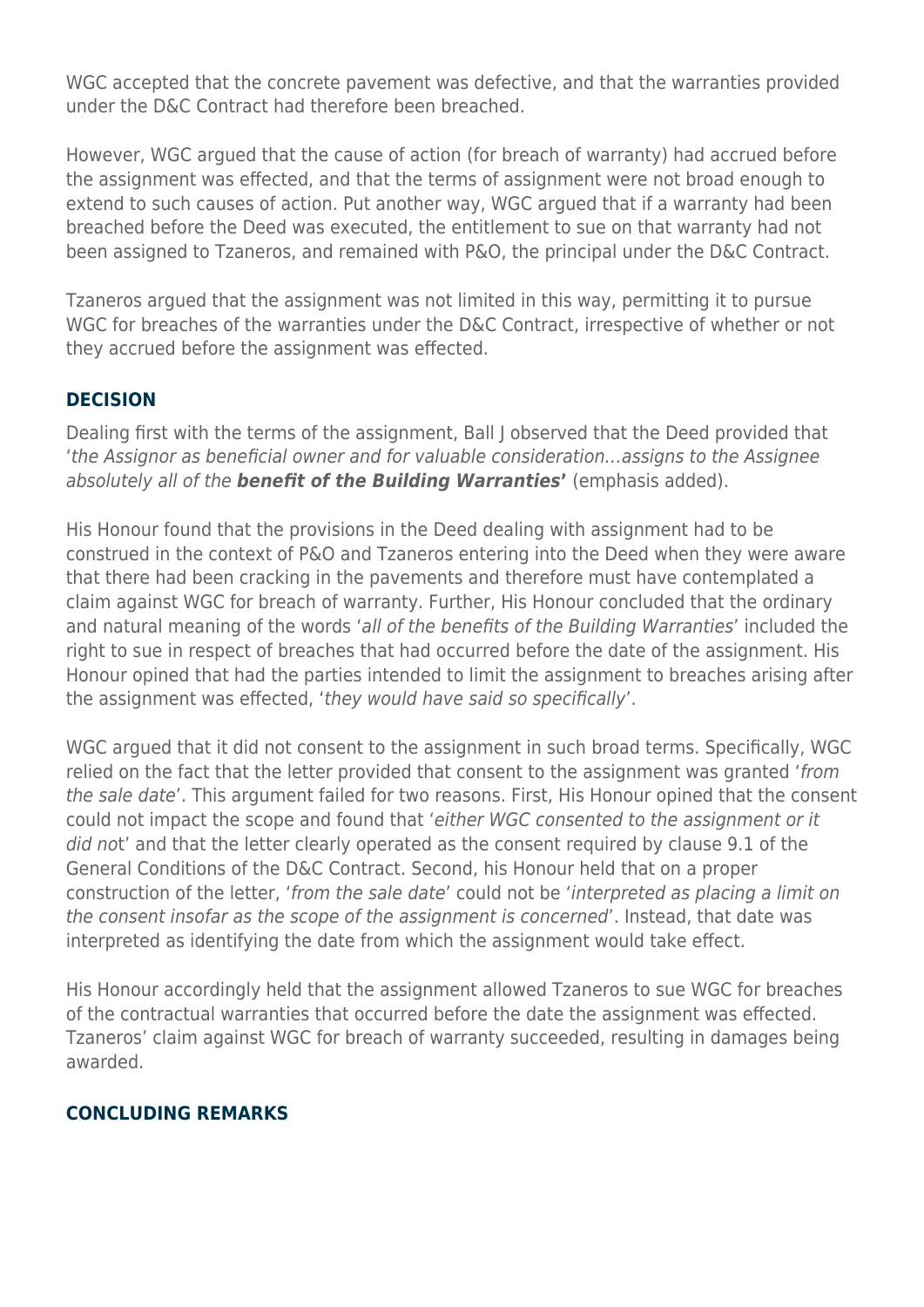The Supreme Court of NSW found that neither the assignment nor the consent was limited only to causes of action that accrued after the assignment took place. The assignment was broadly construed.

The result turned on the terms of the assignment and consent, along with the surrounding circumstances. Indeed, the fact that the assignment was construed in broad terms is perhaps unsurprising in light of those things. Nevertheless, this case serves as an important reminder that any limitations a party wishes to place on the scope of the assignment need to be clearly identified, and that particular care must be taken when consent is being considered and provided.